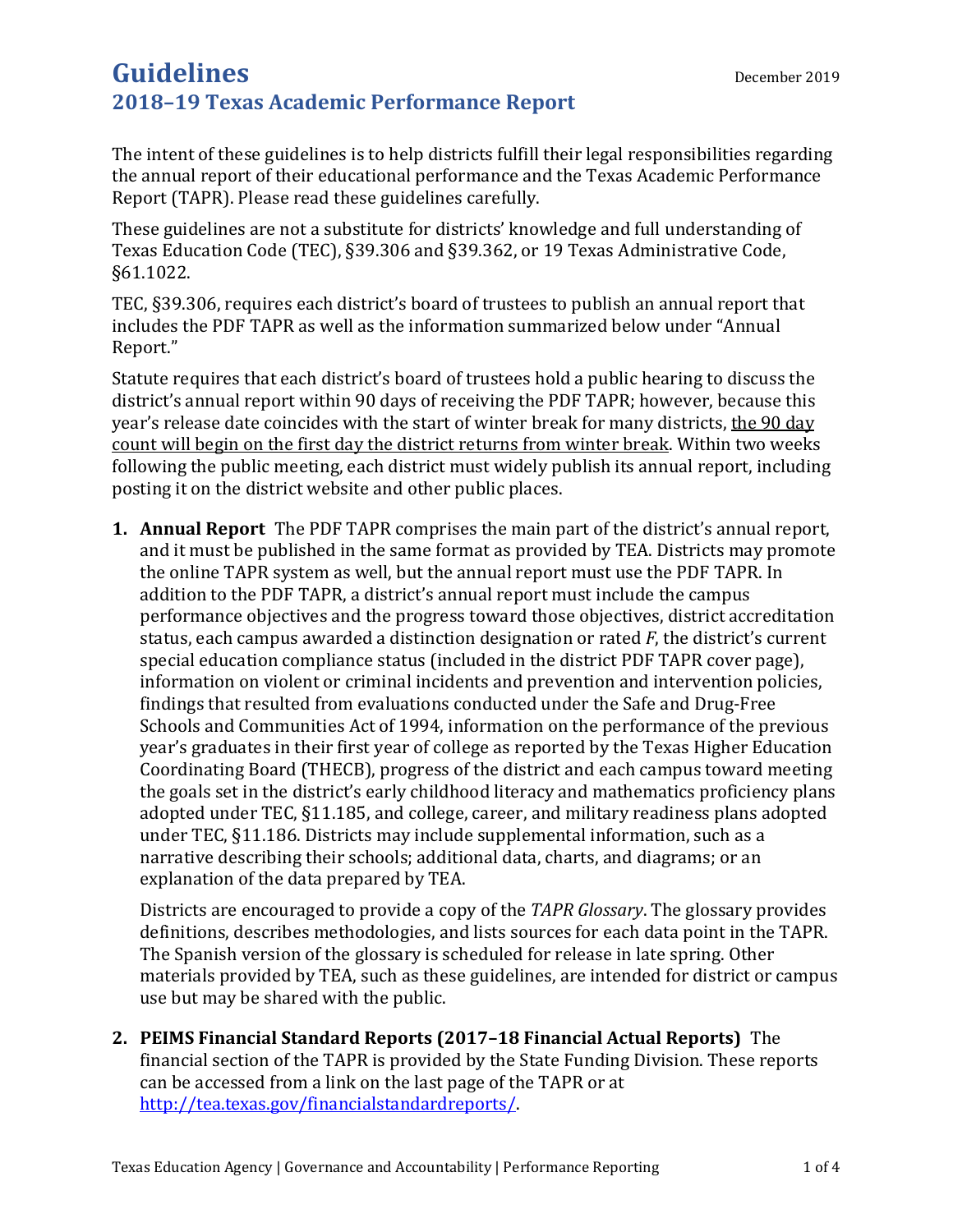For more information on the financial reports, please contact the State Funding Division at (512) 463-9238.

- **3. District Accreditation Status** Each district's annual report must include the 2018–19 accreditation status. Information on accreditation status is available online at [http://tea.texas.gov/accredstatus/.](http://tea.texas.gov/accredstatus/) The report must also include any campuses that earned a distinction designation or was rated *F*.
- **4. Campus Performance Objectives** TEC, §11.253, requires each campus to have an improvement plan with performance objectives and to measure progress toward meeting these objectives. Both the objectives of each campus and each campus's progress toward meeting those objectives must be included in the district's annual report.
- **5. Special Education Determination Status** *(district PDF TAPR only)* The annual report must include the district's special education determination status. The special education integrated intervention stage/determination status for each district is on the cover page of the report.
- **6. Report on Violent or Criminal Incidents** The annual report must include information about violent or criminal incidents that occur on each campus. Each district determines the format of its report but must include the following:
	- The number, rate, and type of violent or criminal incidents that occurred on each campus, to the extent permitted under the Family Educational Rights and Privacy Act
	- Descriptions of school violence prevention and violence intervention policies and procedures used to protect students
	- Findings from evaluations conducted under the Safe and Drug-Free Schools and Communities Act

For more information about the report of violent or criminal incidents, please see the Safe and Healthy Schools website at [http://tea.texas.gov/Texas\\_Schools/Safe\\_and\\_Healthy\\_Schools/.](http://tea.texas.gov/Texas_Schools/Safe_and_Healthy_Schools/)

**7. Student Performance in Postsecondary Institutions** TEC, §51.403(e), requires postsecondary institutions in Texas to report student performance during the first year of enrollment after high school graduation to the high school from which students graduated. Districts must include this information in the annual report.

The Texas Higher Education Coordinating Board (THECB) publishes a report listing this information for each high school in Texas (sorted by county and district) on its website at [http://www.txhighereddata.org/index.cfm?objectid=B299B000-3F79-11E9-](http://www.txhighereddata.org/index.cfm?objectid=B299B000-3F79-11E9-B09D0050560100A9) [B09D0050560100A9.](http://www.txhighereddata.org/index.cfm?objectid=B299B000-3F79-11E9-B09D0050560100A9) The report is titled *Report of 2016–2017 High School Graduates' Enrollment and Academic Performance in Texas Public Higher Education in FY 2018.* The first page explains the purpose of the report and data calculation methods.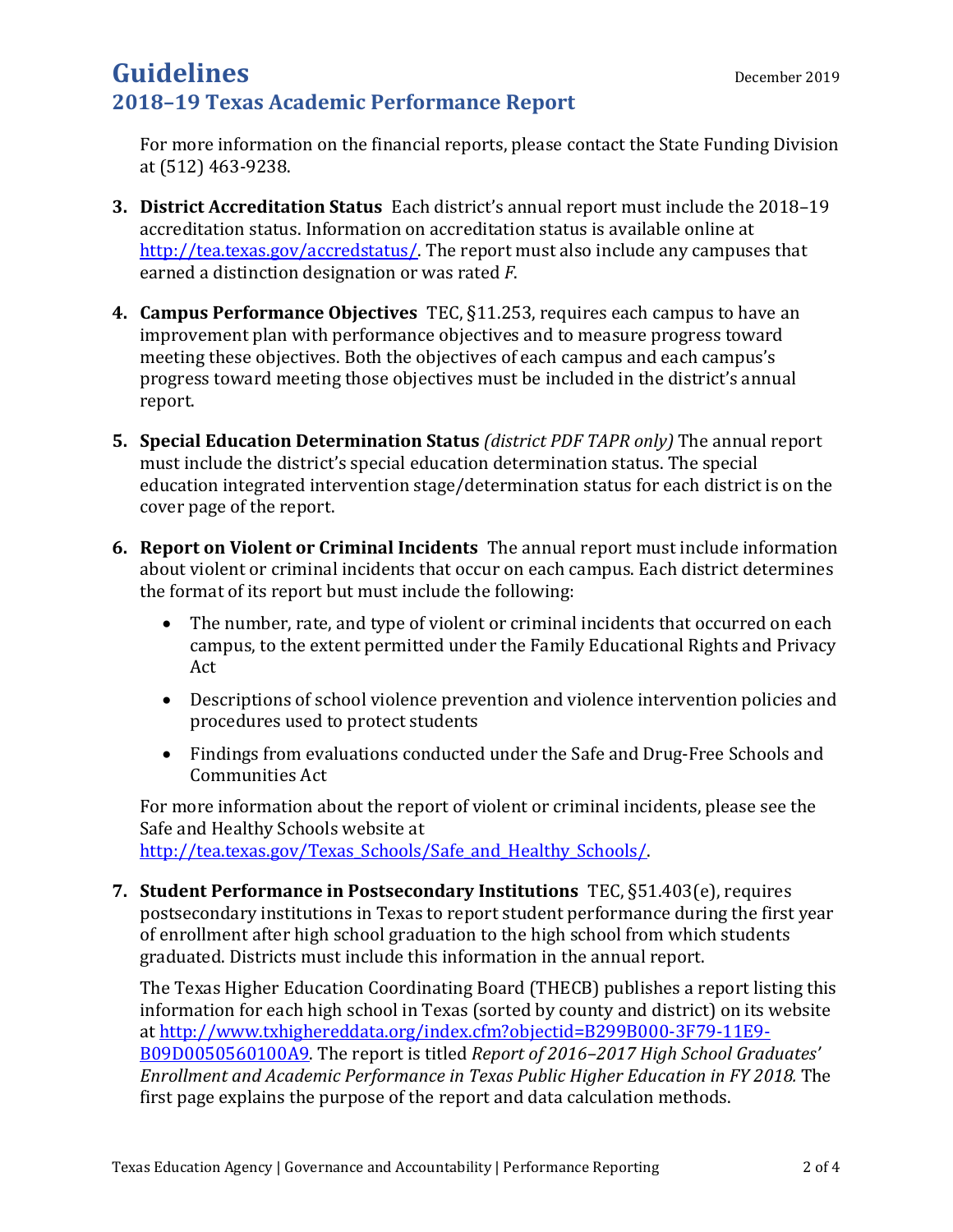If data for a district are masked due to small numbers of students, that district should still publish its section of the report, showing the masked data, just as it would publish any data that are masked in the TAPR. Questions about accessing these reports should be directed to the THECB at (512) 427-6153.

- **8. Early Childhood Literacy and Mathematics Proficiency and College, Career, and Military Readiness** The annual report must include the progress of the district and each campus toward meeting the goals set in the district's early childhood literacy and mathematics proficiency plans adopted under TEC, §11.185, and college, career, and military readiness plans adopted under TEC, §11.186.
- **9. Public Hearings** Statute requires that districts hold a hearing for public discussion of the annual report within 90 calendar days of the date of the release of the PDF TAPR; however, because this year's release date coincides with the start of winter break for many districts, the 90 day count will begin on the first day the district returns from winter break. Districts may combine the hearing with a regularly scheduled meeting of the local board of trustees. Districts must notify property owners, parents, and others in a parental relationship to students of the hearing. This notification, which can be in the form of a press release, must be made available to local print and electronic media (i.e., newspaper, radio, and television). It must clearly state the date, time, and place of the hearing and explain the nature of the hearing.
- **10. Accessing the PDF TAPR** The TAPR is available through TEAL Accountability [\(https://tealprod.tea.state.tx.us/TSP/TEASecurePortal/Access/LogonServlet\)](https://tealprod.tea.state.tx.us/TSP/TEASecurePortal/Access/LogonServlet) or the TEA public website (https://tea.texas.gov/perfreport/tapr/index.html). The PDF TAPR is designed to allow for two-sided printing. Blank pages have been added after the cover page and where needed to ensure that each report is an even number of pages.

TEAL Accountability is for district use only and provides basic materials districts need to meet the legal requirements related to TAPR.

- **11. Publishing the Report** A district can upload its PDF TAPR to the district website or direct others to the TAPR on the TEA website. To accommodate those without internet access, a copy of the annual report should be made available in public places, such as school offices, local businesses, or public libraries. Districts may also distribute copies through email, standard mail, or by sending the reports home with students. Each district is responsible for finding the most efficient method of making the annual reports widely available to the public.
- **12. Requirement for Notice on District Website** TEC, §39.362, requires each district to post the most recent PDF TAPR on its website by the 10th instructional day of the school year. This responsibility is separate from widely releasing the annual report to the public. While statute does not require a district to update its website with the latest TAPR after the 10th instructional day, TEA strongly encourages districts to update their websites with the 2018–19 TAPR.